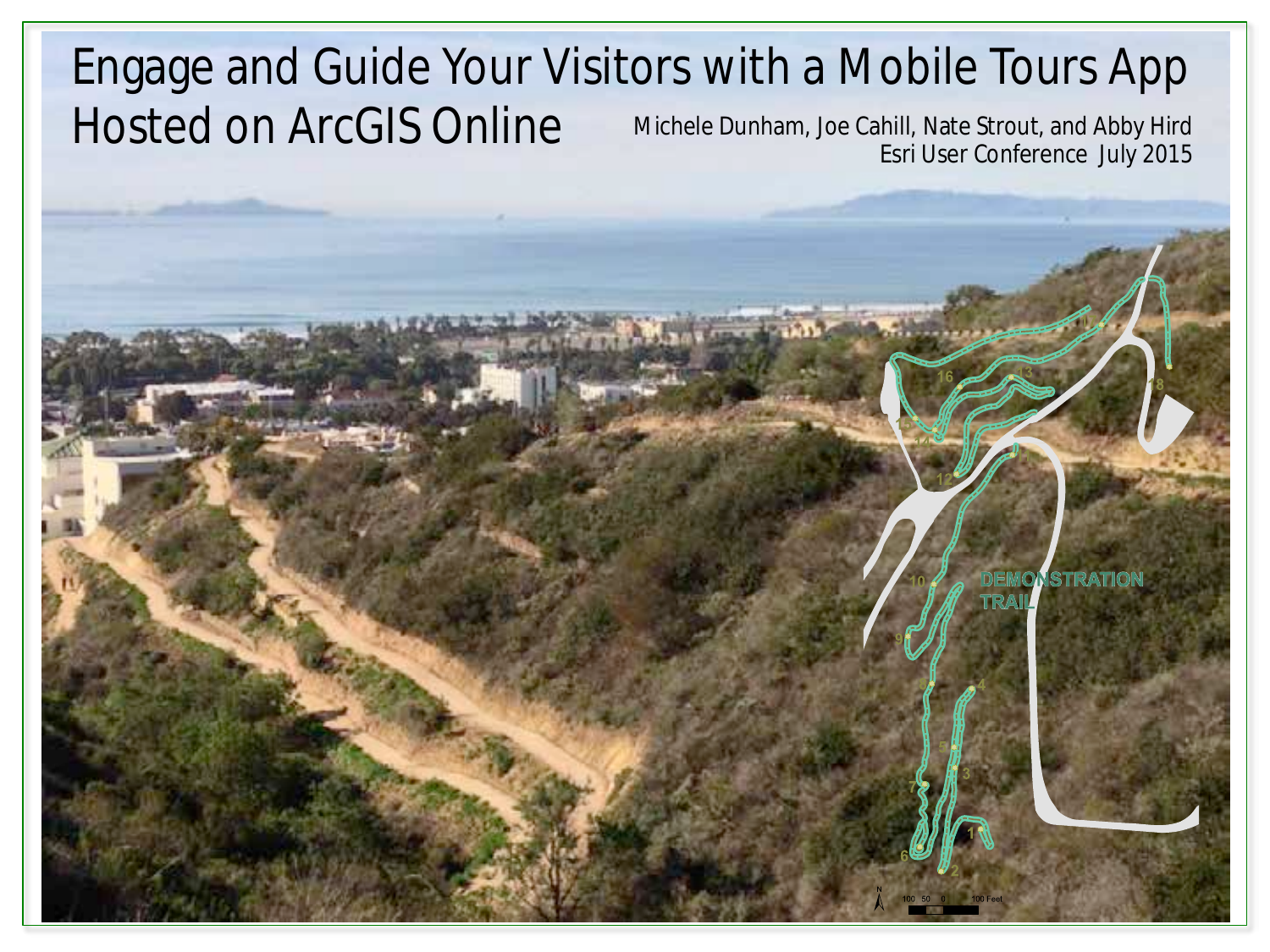







#### About Ventura Botanical Gardens (VBG) in Grant Park

- The land covers 109 acres. Resident Kenneth Grant and his wife Toni deeded the initial 30-acre parcel to the City of San Buenaventura in 1918 for a public park or resort.
- Grant Park is bordered to south by the City of Ventura's historic downtown district and the Pacific Ocean; to the west by the Ventura River; to the north by open coastal sage scrub and grass land; and to the east by midtown Ventura.
- VBG built its first Demonstration Trail in 2012 and planted its first gardens in the Chilean Collection in January of 2014.
- Ventura Botanical Gardens is a new Mediterranean climate region garden for Southern California.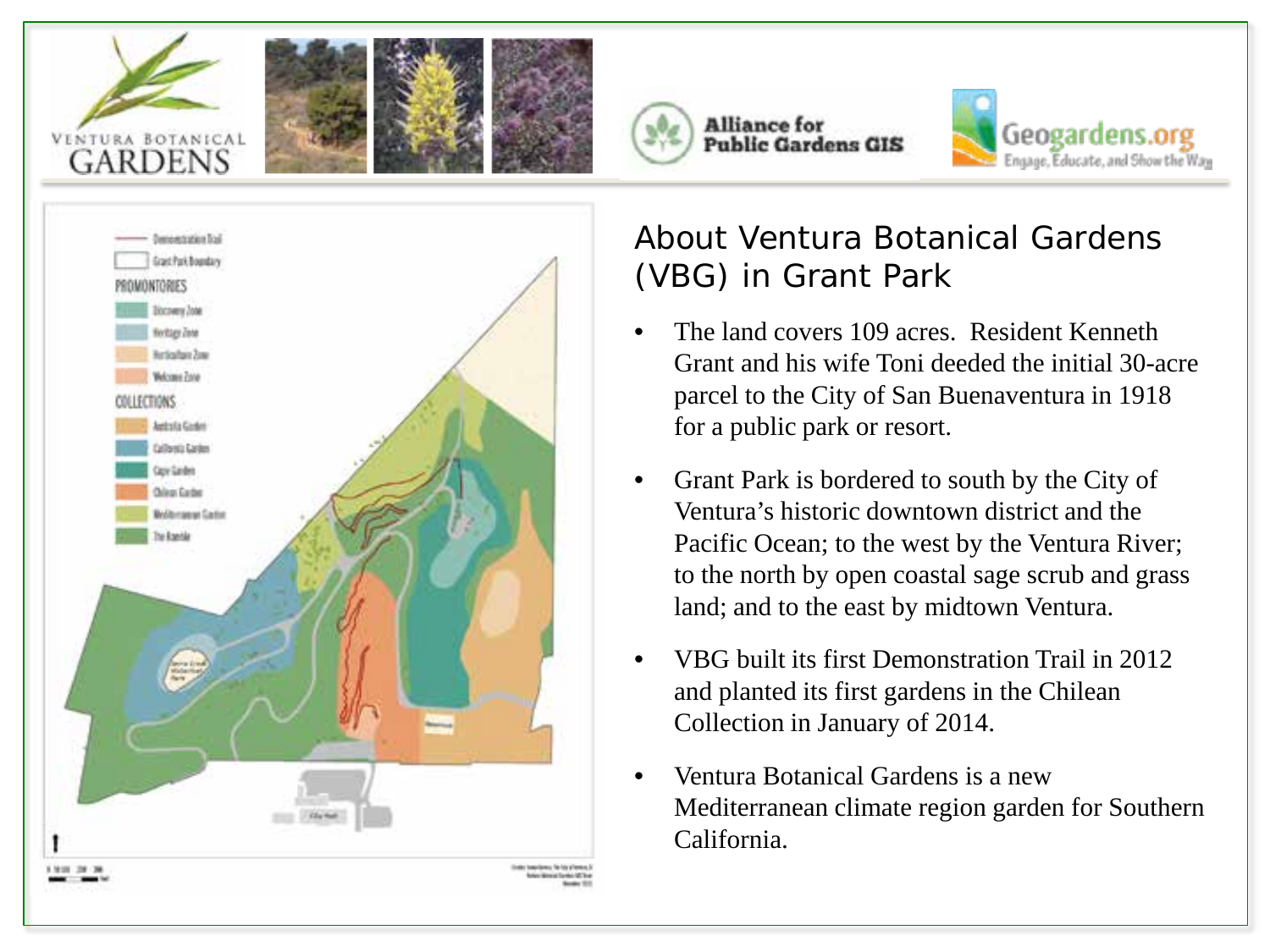







Education is a Core Mission of Botanic Gardens, Zoos, and Parks

- Monthly *botany*, *geology*, and *birding* tours along VBG's new 1 ¼ mile Demonstration Trail attracted large groups.
- The trail and its close proximity to the historic downtown presented many opportunities to engage the community through Story Maps.



Geologist John Dunham guides interested participants on an educational tour of the Demonstration Trail in Grant Park.



The Mission San Buenaventura founded in 1782.



Mission period agricultural stone terraces along the trail.



*Eriosyce curvispina* in bloom. Planted January in the Chilean garden.



Historic photo of the Ventura Anticline prior to the building of California Highway 101.



Pleistocene fossils found along the Demonstration Trail.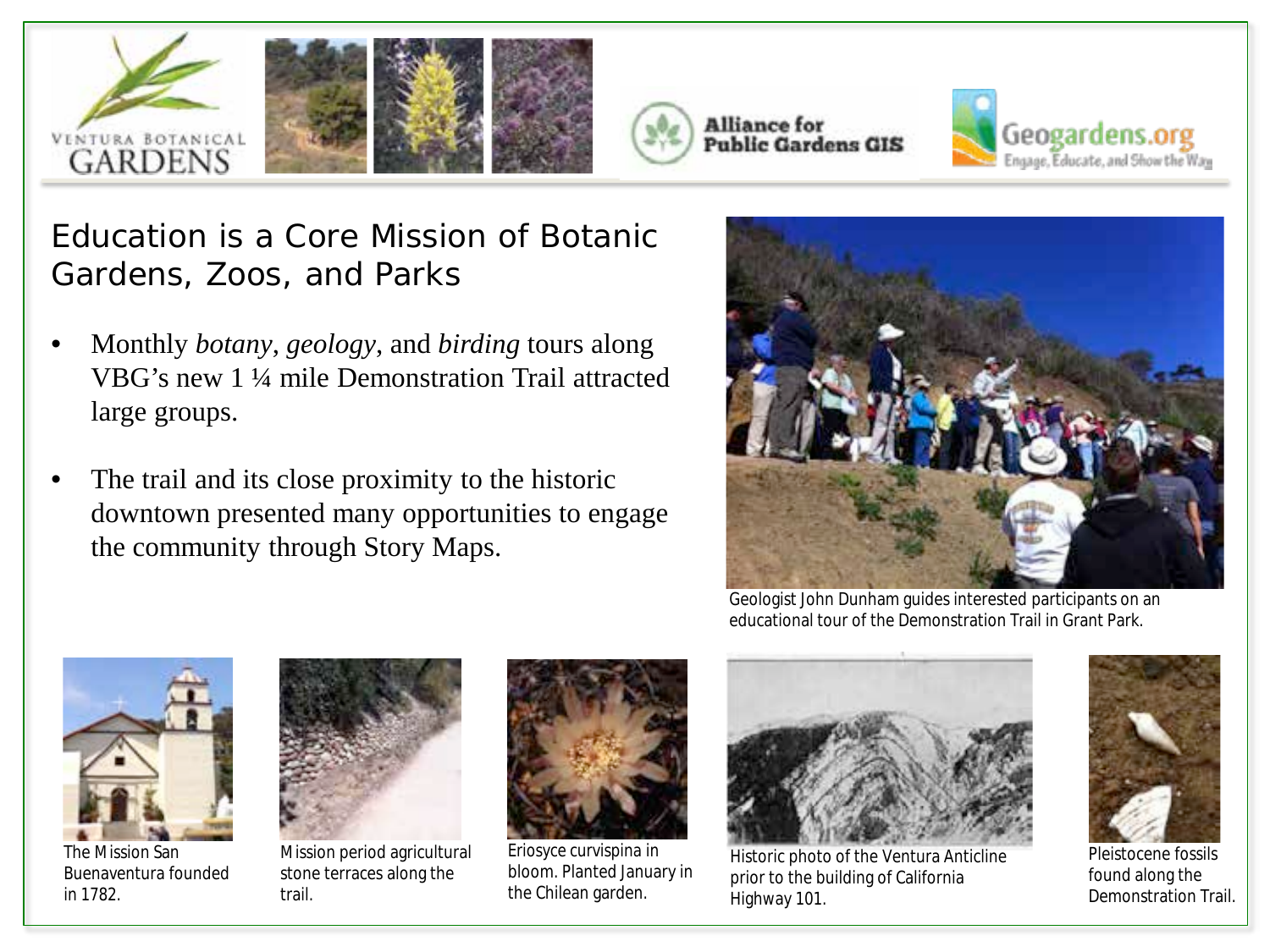







## The Ventura Botanical Gardens Story Trail Project

#### Fall 2012

- An all volunteer team composed of botanists, birders, geologists, horticulturalists, cultural anthropologists, historians, and retired Hollywood screen writers collaborated and wrote an audio script for 18 tour stops along the Demonstration Trail.
- Requirements for the App were finalized.

#### Winter 2013

Stephanie Edwards recorded the audio script at Goldmine Studios in Ventura.

#### Fall 2013

• VBG and the University of Redlands Center for Spatial Studies signed a contract to develop the App.

#### Fall 2014

• App is published to the iTunes and Google Play Stores.



Stephanie Edwards recording at Goldmine Studio in Ventura.



Recording day from left to right: Michael Beeler, Alex Uvari, Michele Dunham, Joe Cahill, Stephanie Edwards, Holly White, Jeff Cowan, Tracy Long, Doug Halter, and Diane Beeler.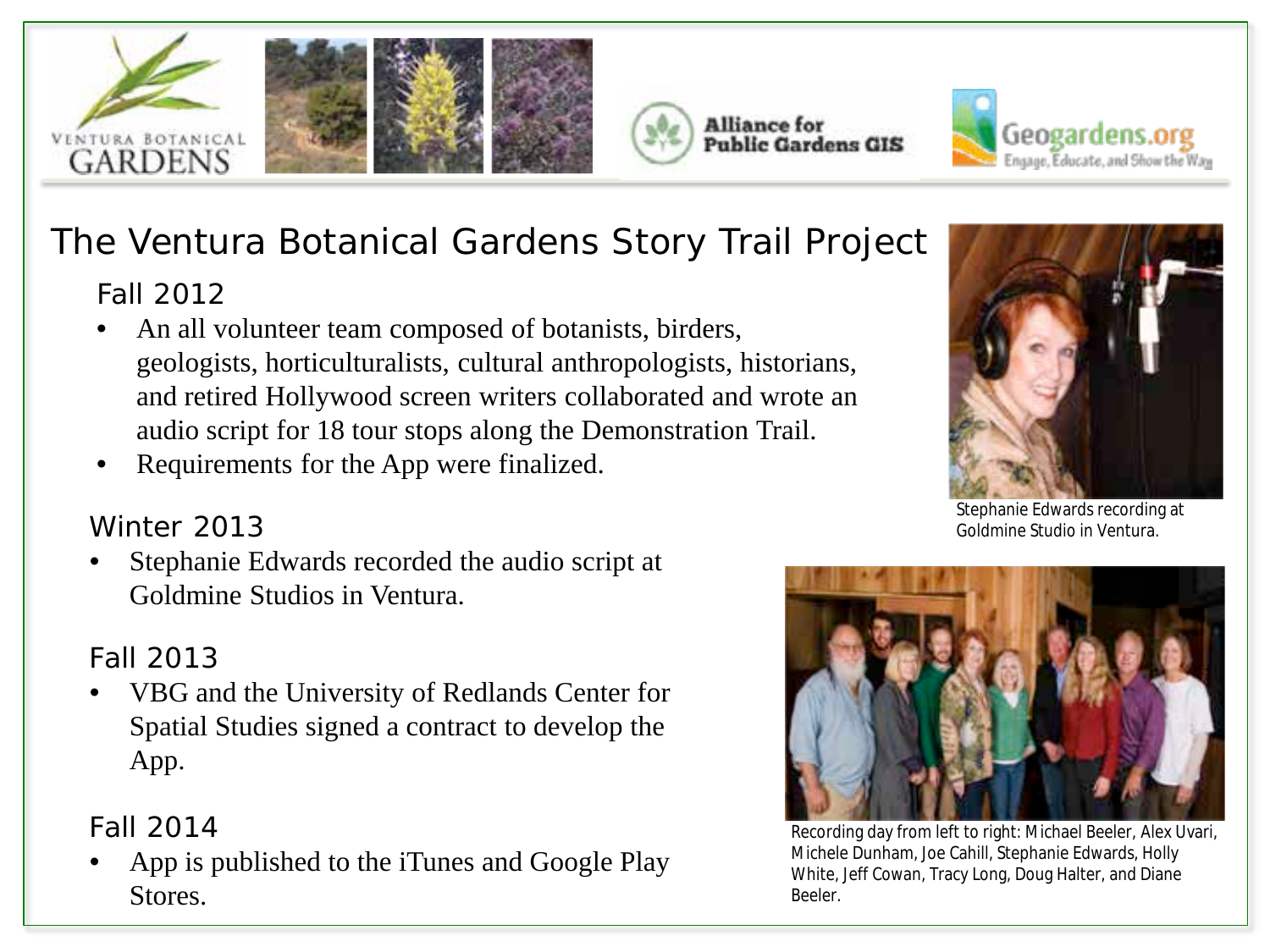







# A Mobile Tours App on ArcGIS Online

*"It's All About the Maps"*

- Experience multiple tours on multiple basemaps on multiple devices.
- Access audio, video, and slideshow content for each tour stop.
- Find your way. Tour maps are GPS-enabled and interactive. Tap on a tour stop to access its multimedia content.
- A *Guided Tour* option senses the location of a visitor to a tour stop and alerts them with a choice to explore the stop's multimedia content.
- No on-premise servers or other IT infrastructure required.

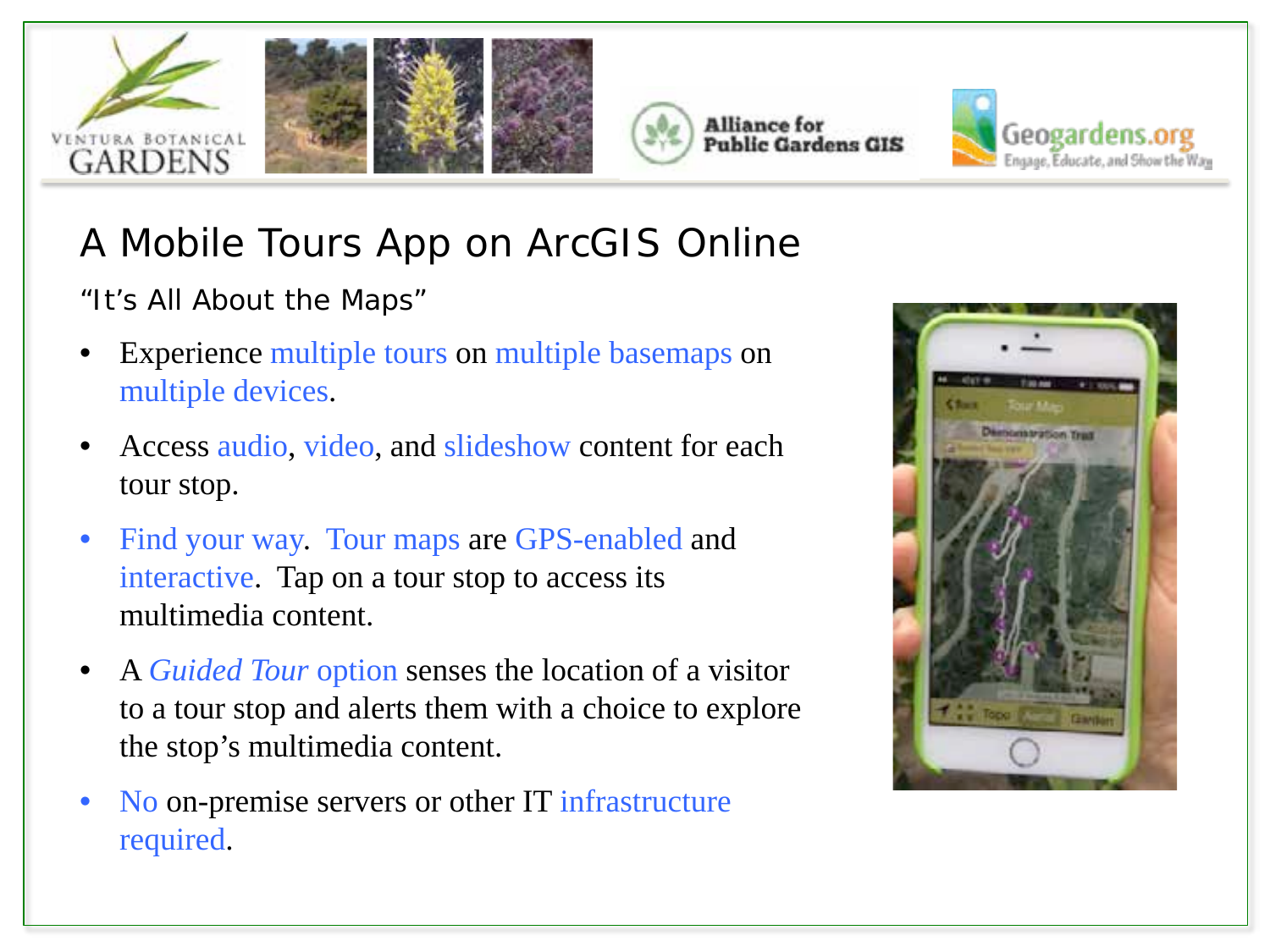







### Tour Stop Screen



- Tap on the Map icon to
- Switch to the Tour Man
- Tapping on the arrows will move you forward or back through the tour stops.

This is the multimedia control bar. Tap on the far left icon to listen to the audio clip. The middle icon displays a picture list. The far right icon plays a video. If an icon is grayed out, the respective content isn't available.



Tapping on the sound icon changes the multimedia control bar to the audio player.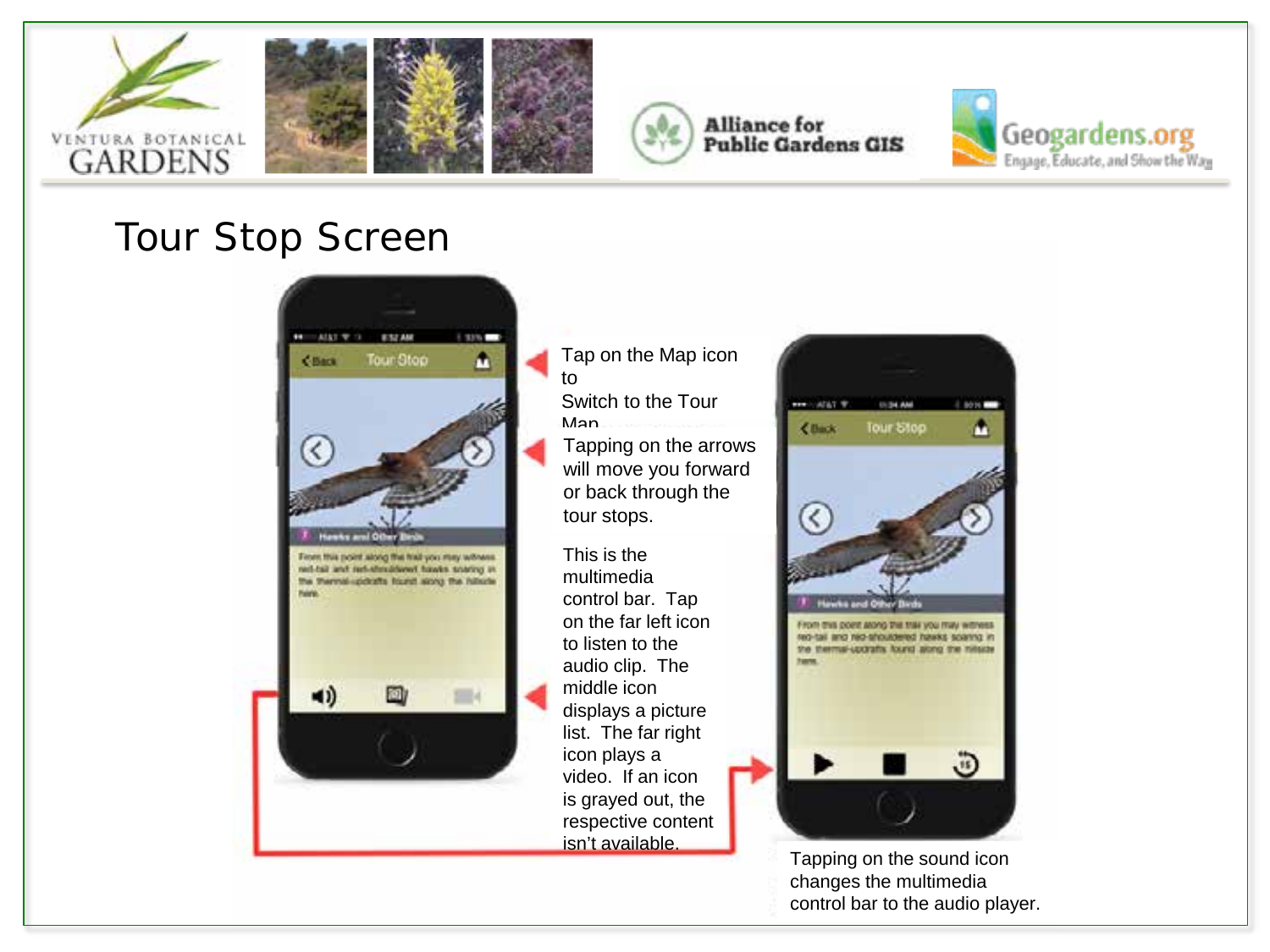





## Guided Tour with Geofencing

Tapping the Guided Tour Off button switches the Guided Tour mode to On.



With the phone's GPS enabled and the Guided Tour On, a user approaching Stop 6 here will receive a notification alert.

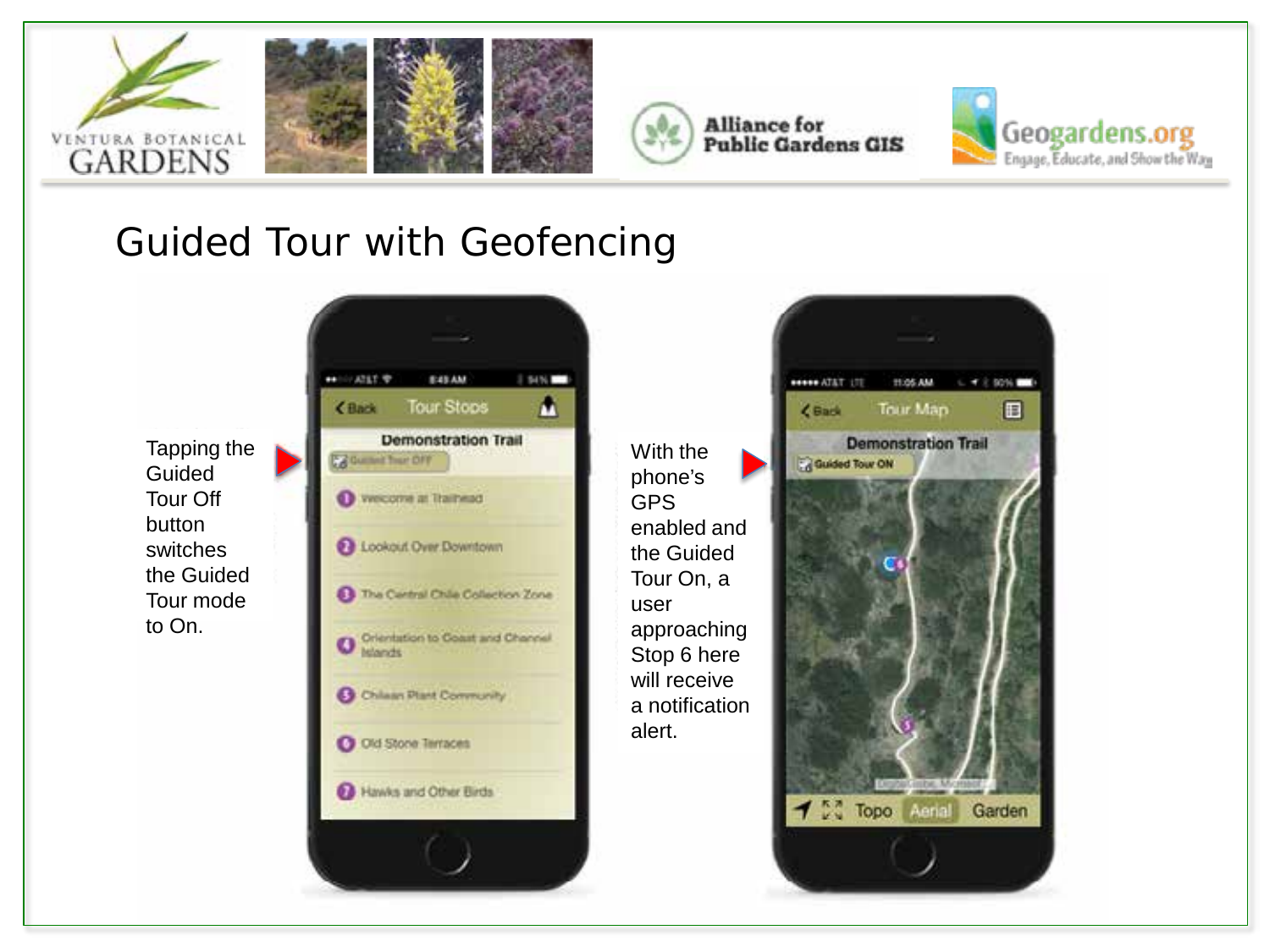





## Guided Tour with Geofencing



Accepting the alert takes the user to the Tour Stop 6 screen with access to audio, image slideshow, and video content.

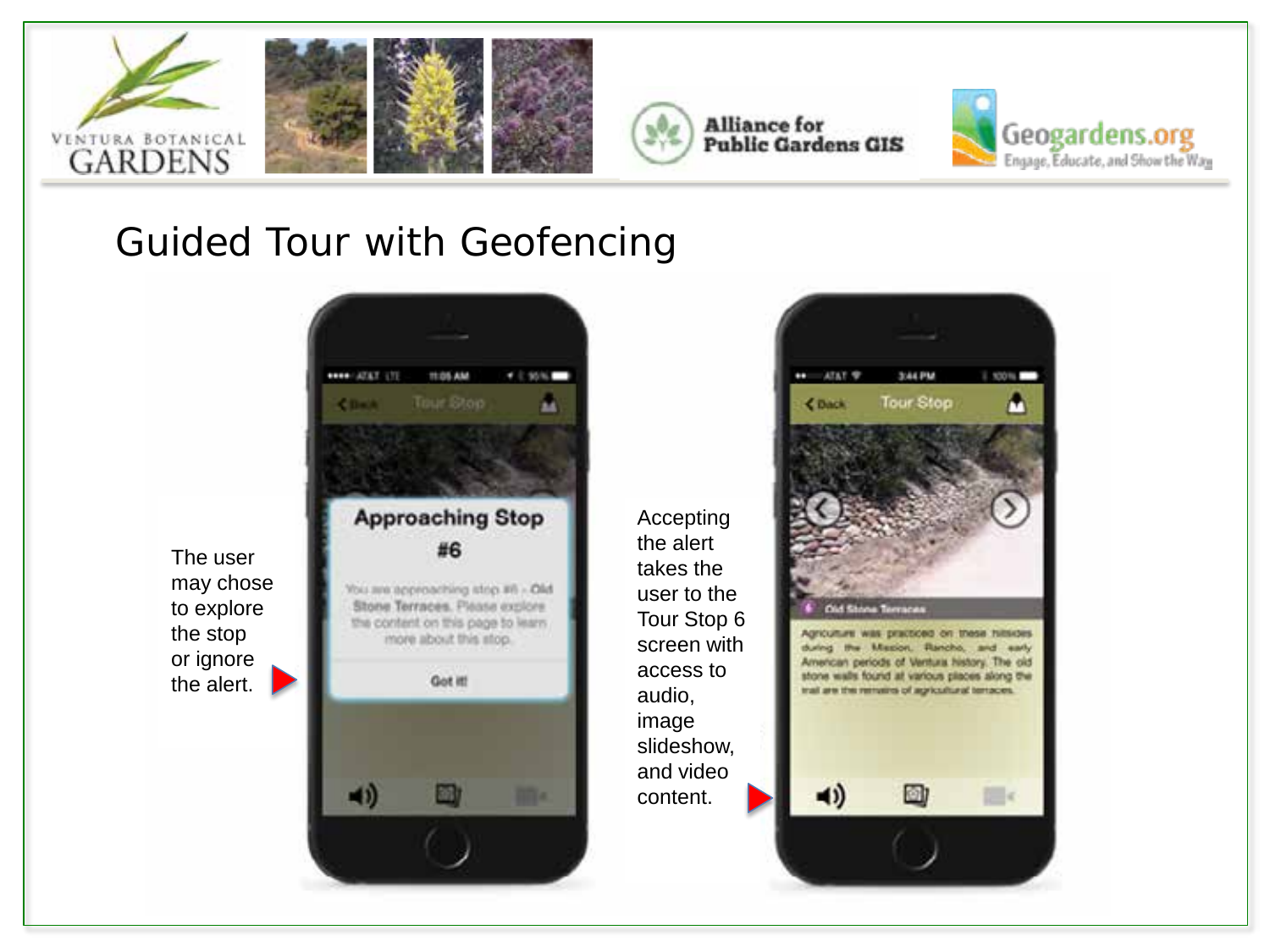





## Tour Map Screen





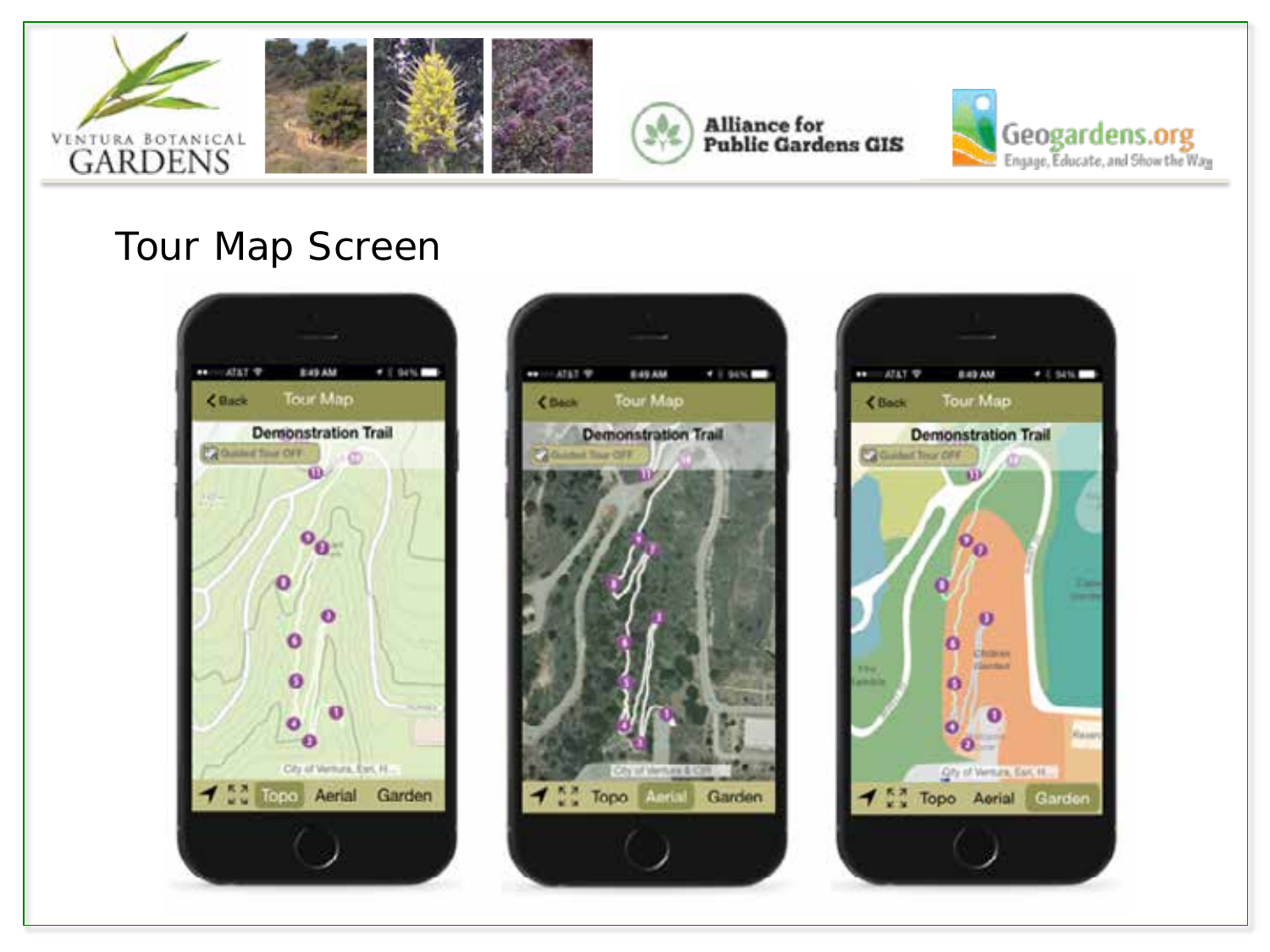





## Application Site Map

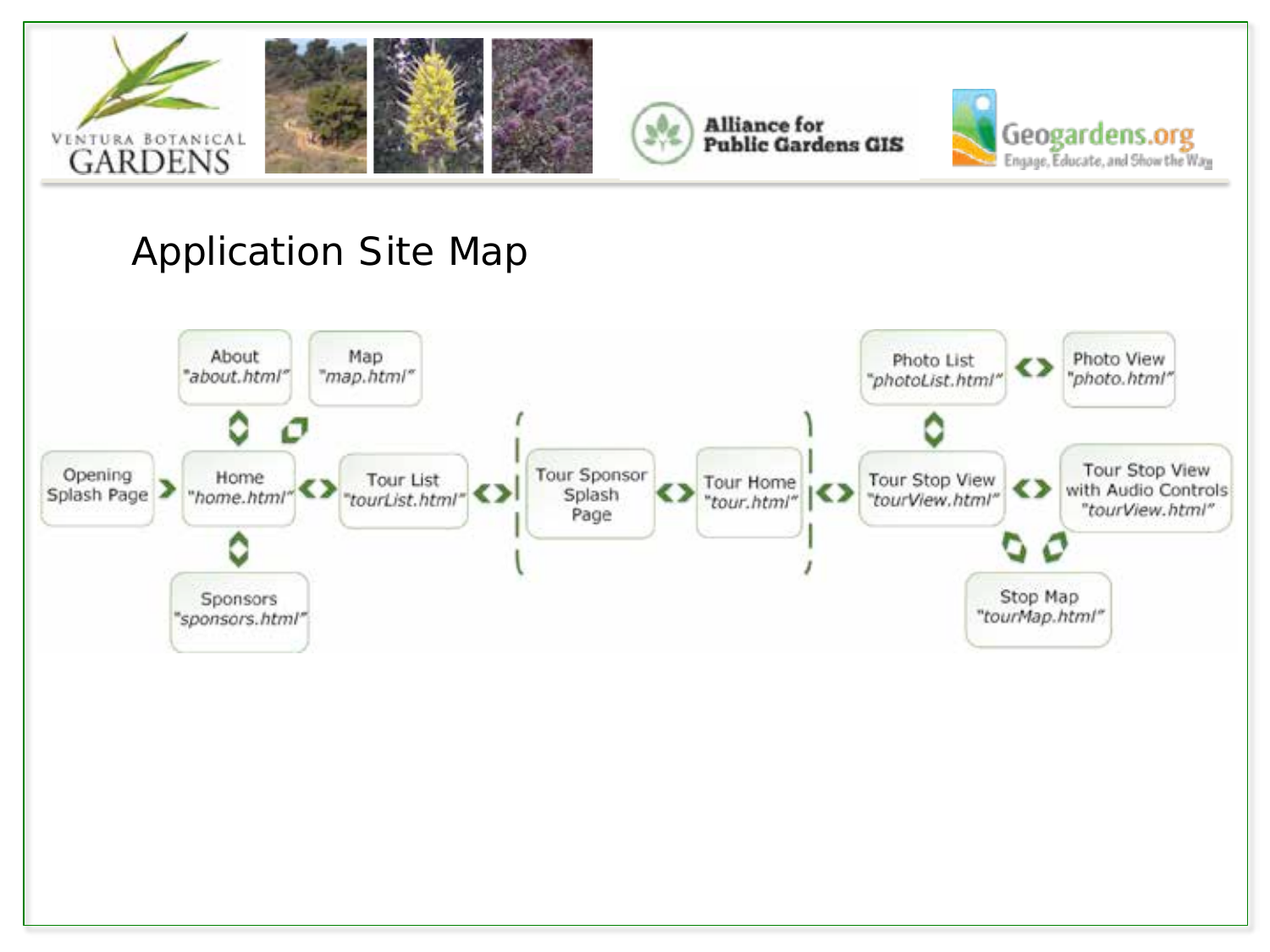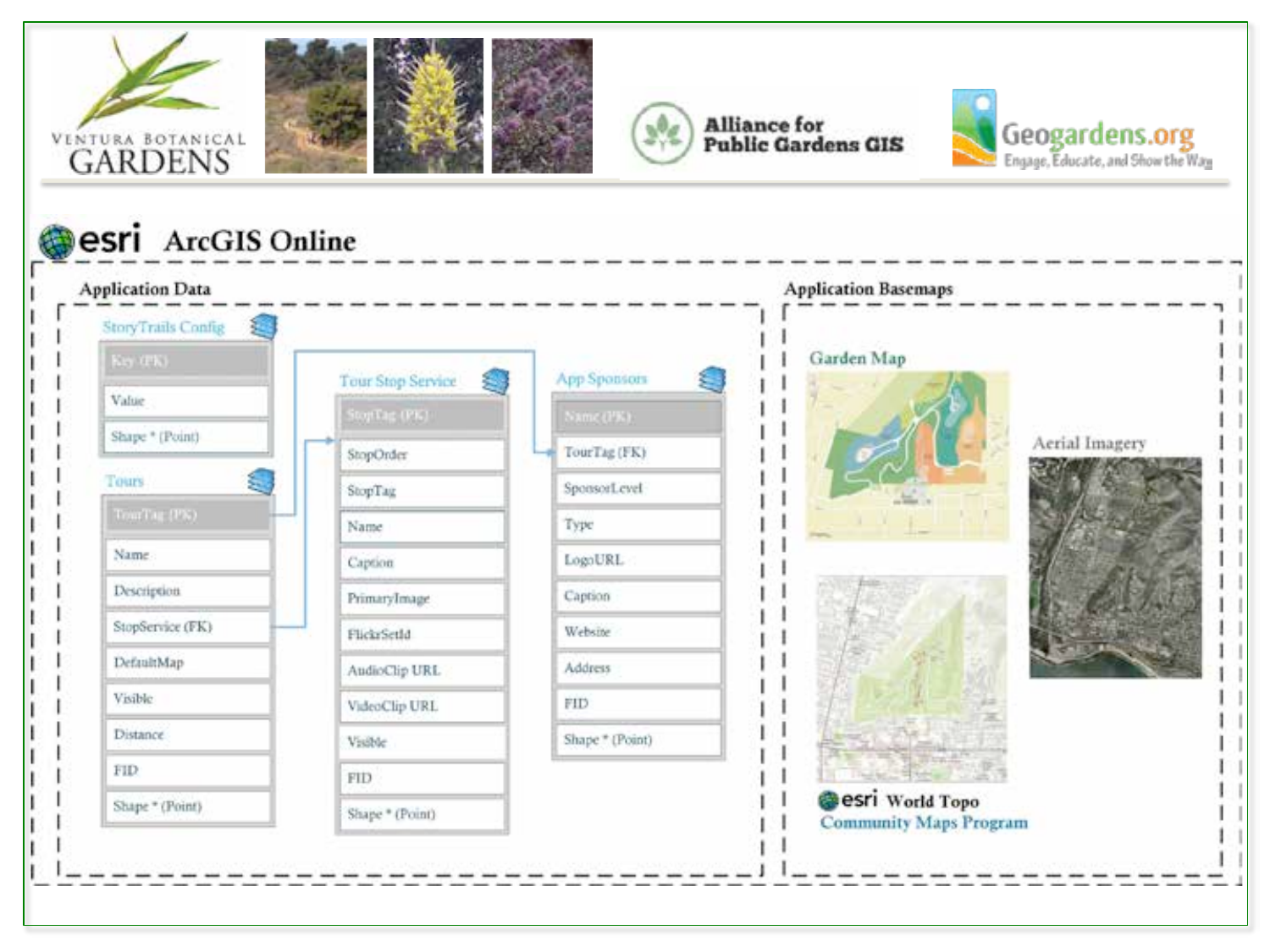





# Application Infrastructure Costs

- No on-premise infrastructure required with minimal annual subscription costs.
	- Join the Esri Nonprofit Program  $$100 / year = 1$  Advanced Desktop license and access to 1 user / 100 credits to ArcGIS Online
	- SoundCloud annual subscription to "Pro Unlimited" \$135/year.
	- Flickr and YouTube are free.
	- Apple Developer \$99/year and Google Developer \$25/year.

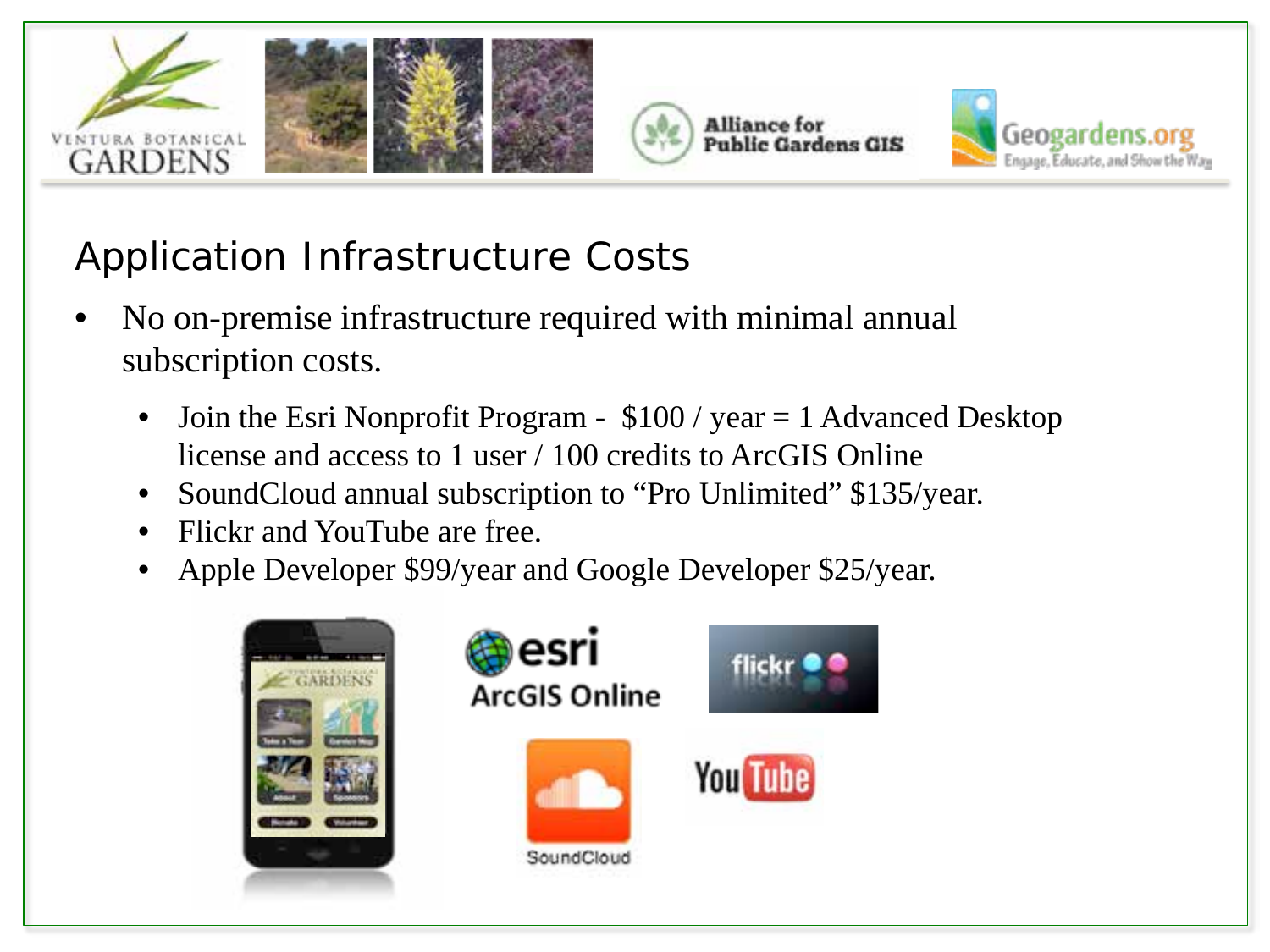







## A Vision for How to *Share in the Code*

1. Commons members select their preferred codebase from the Geogardens-coderepository. Members work with, and pay directly, a Geogardensmember-approved software service provider to brand, publish, and update their App. Members own copyright to the *published* (executable) App and the Commons retains rights to the codebase.

2. Commons members define and prioritize new functionality to be added to the codebase.

3. Codebase enhancements adhere to a General Public License (GPL v.2*) "Share and Share Alike"*, whereby new functionality is added to the code repository and made available to the Commons.

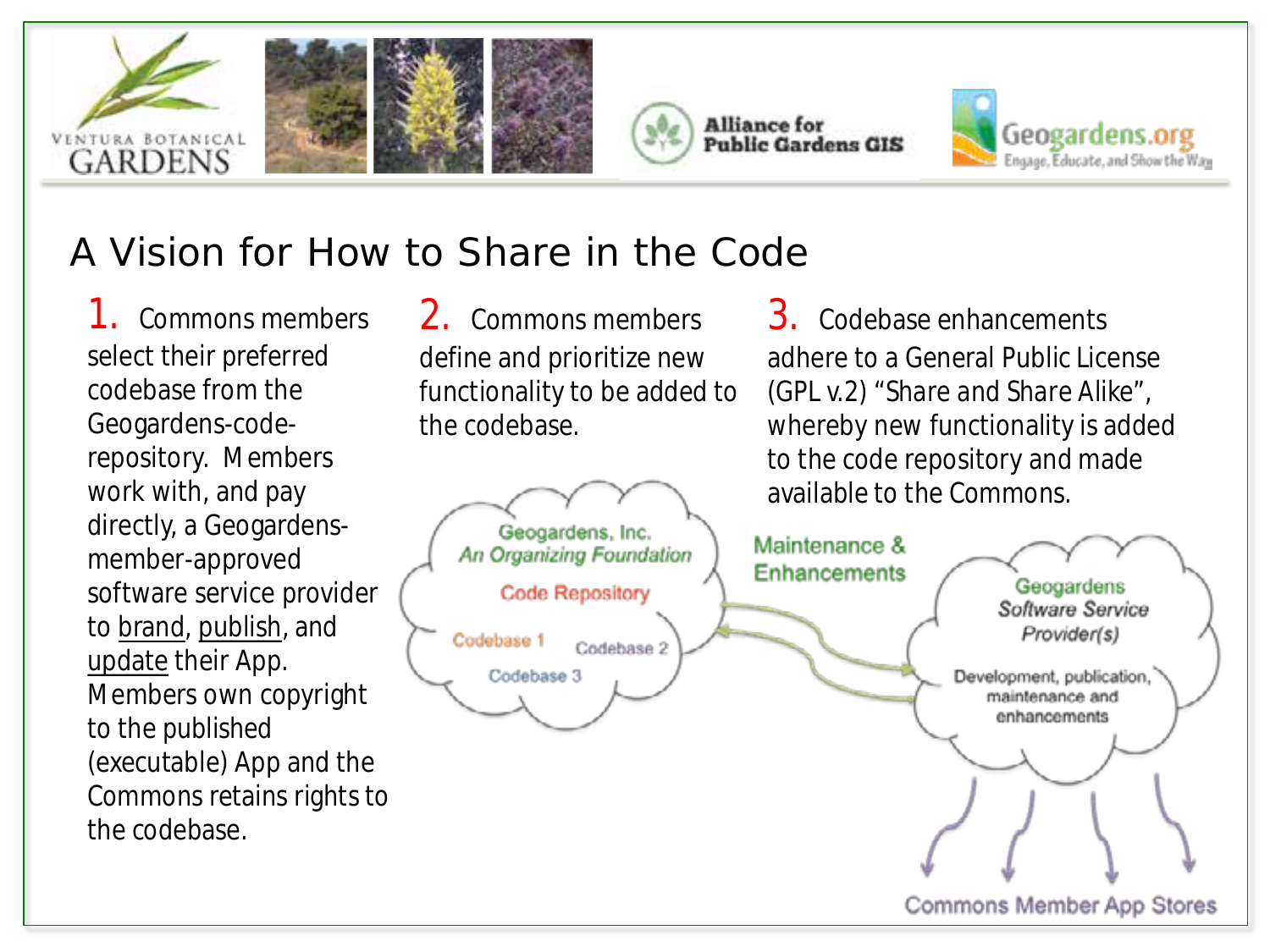





## General Public Licensing (GPL) v. 2 *"Share and Share Alike"*

• A good initial framework.



• *'Strong'* copyleft GPL v. 2 licensing states *"the rights of redistribution of modified versions"* of a work *"are the same as those"* of copying the initial work. <http://copyleft.org/>



**AND THEN** 

**INTERESTING**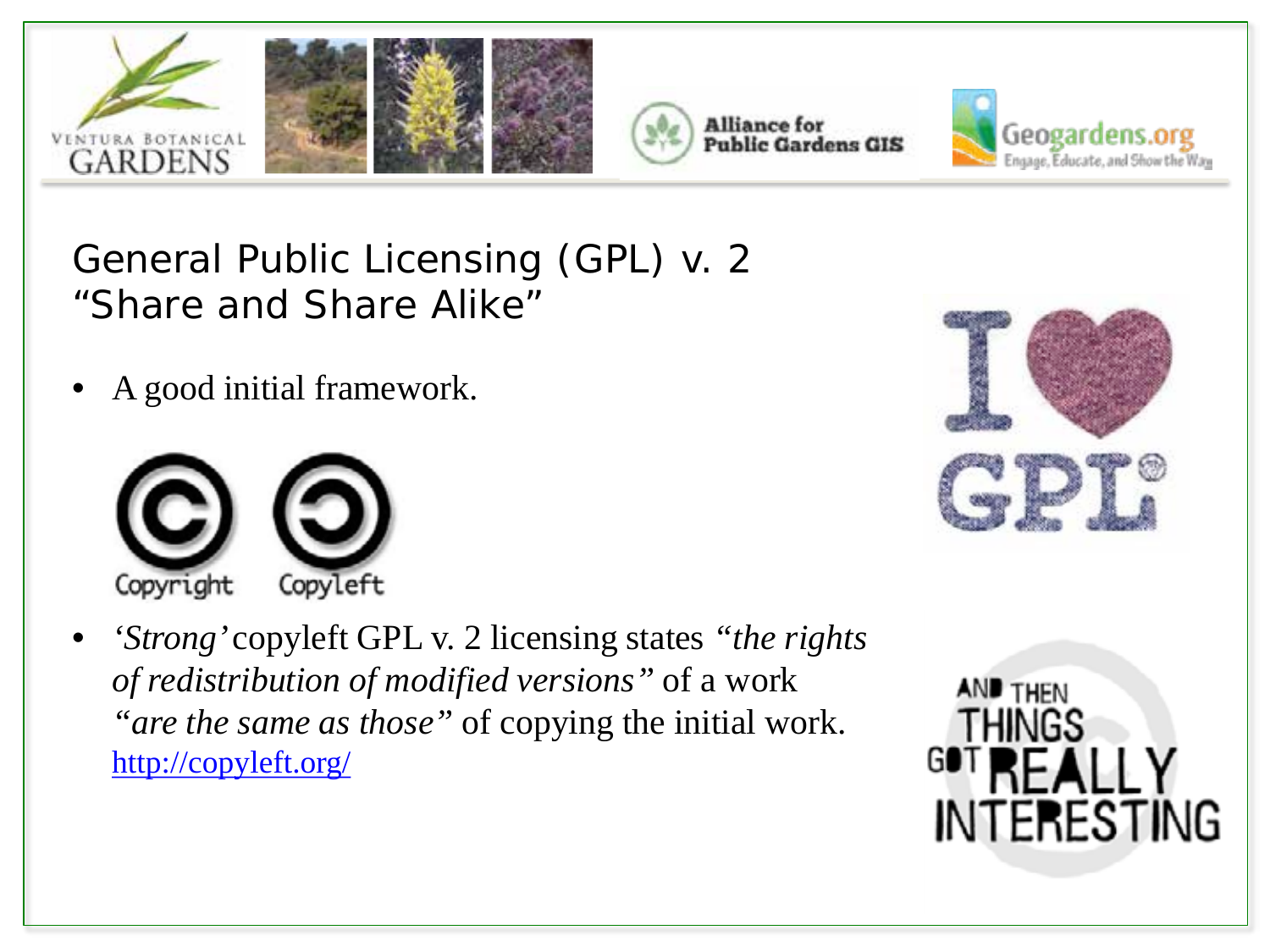







## Today's Cooperative Framework

- In 1895, the International Co-operative Alliance (ICA) was formed.
- ICA revised and formally ratified the *Rochdale protocol*  into a standard governance model for cooperatives.
- Today, the ICA (<http://ica.coop/> ) is headquartered in Geneva, Switzerland and represents 272 co-operative federations and organizations in 94 countries.

*Rifkin J., 2014, The Zero Marginal Cost Society, The Internet of Things, The Collaborative Commons, and The Eclipse of Capitalism. Palgrave MacMillan, St. Martins Press, pp. 211-212.*



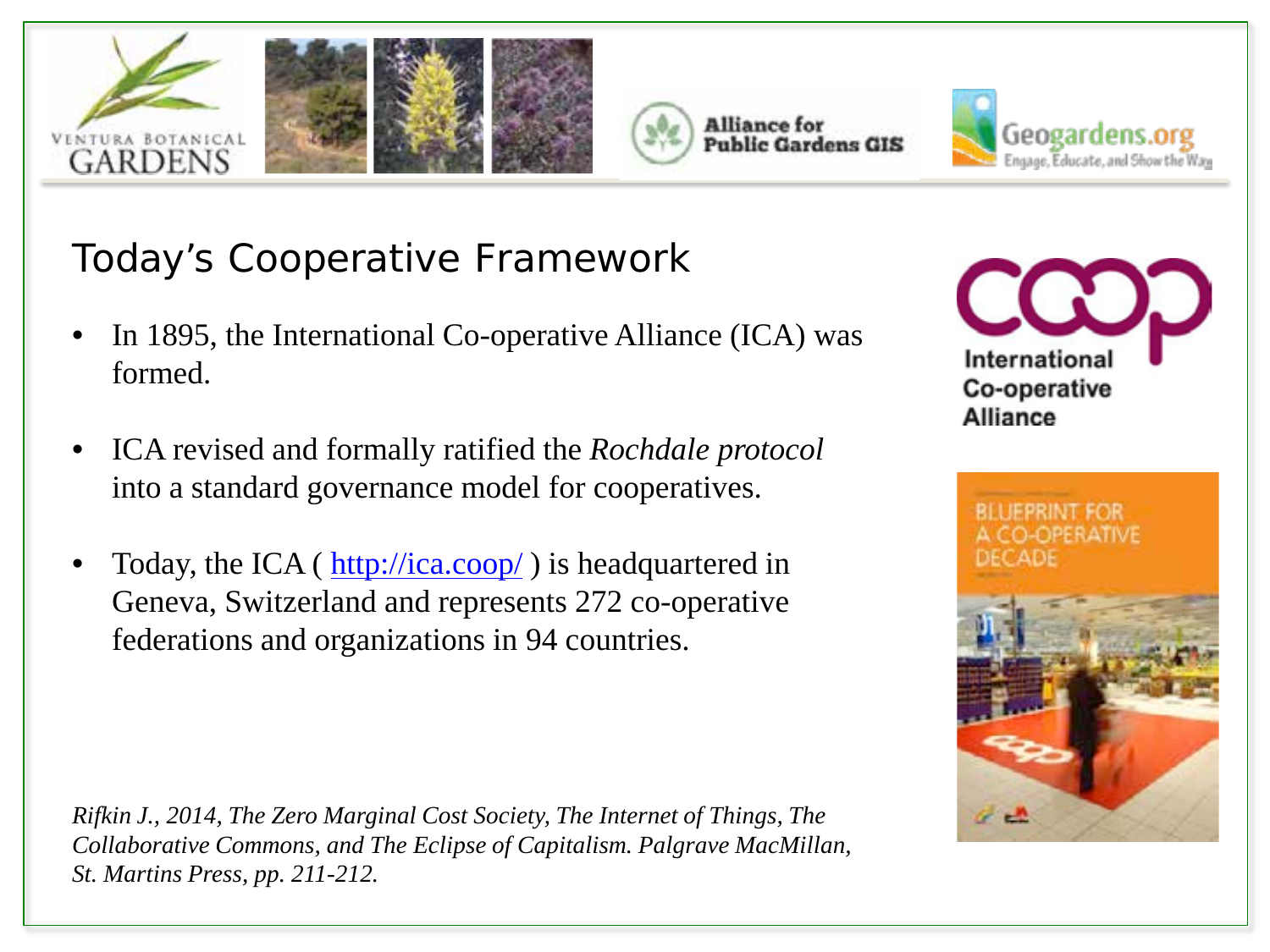





The Geogardens Tours App

- Collaborate with us and demonstrate a tour in your garden!
- The BGCI Care for the Rare (C4R) Demo Tour at Rancho Santa Ana Botanic Garden